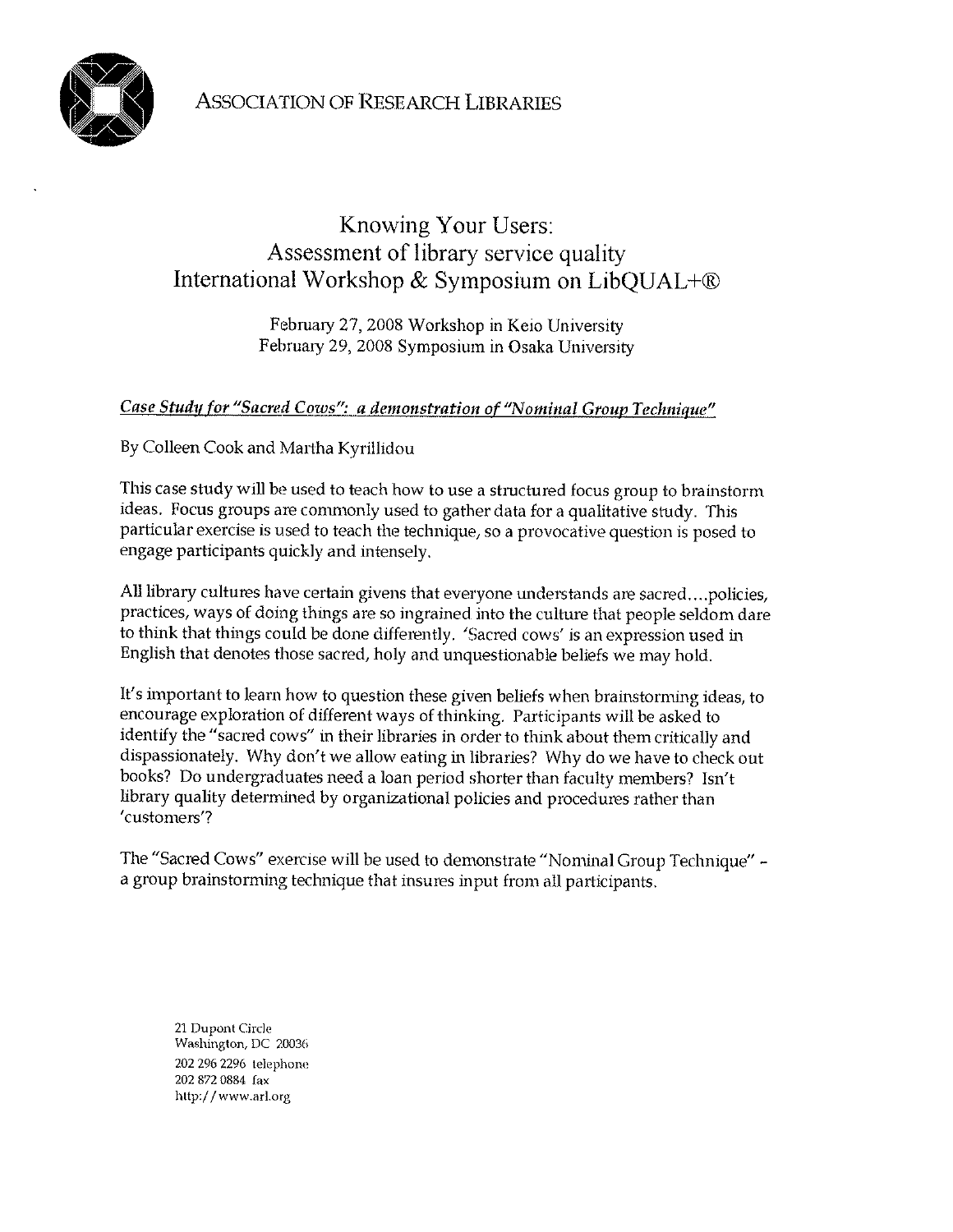## Knowing Your Users: Assessment of library service quality International Workshop & Symposium on LibOUAL+®

## Case Study for "Sacred Cows": a demonstration of "Nominal Group Technique"

By Colleen Cook and Martha Kyrillidou

図書館の文化においては、「(その組織における)皆の共通認識=神聖なもの である」、という考え方が、当然のこととしてまかり通っています。例えば、方 針や習慣、物事の進め方などといったことは、その組織(図書館)の文化に非常 に深く根ざしているものであるため、異なる方法が存在するとは、滅多なことで はない限り、想像すらしないでしょう。このような、我々の持つ神聖、かつ疑う 余地のない信念を指して、英語では「sacred cows (聖牛:聖域の意)」という表 現が使われます。

従来の考え方に捕らわれない考え方をしていくためには、そういった当然と思 われる信念に対して、疑問を持つことが重要です。参加者のみなさんは、それぞ れの図書館 (組織) における「sacred cows」を特定し、それらを冷静、かつ批判 的に分析してみてください。なぜ図書館での飲食を許可しないのか。なぜ貸出手 続きを取らせているのか。学部生の貸出期間を、教員の貸出期間より短く設定す る必然性は? 図書館の特色というものは、利用者によってではなく、方針や運営 によって決まってくるものなのではないのだろうか...。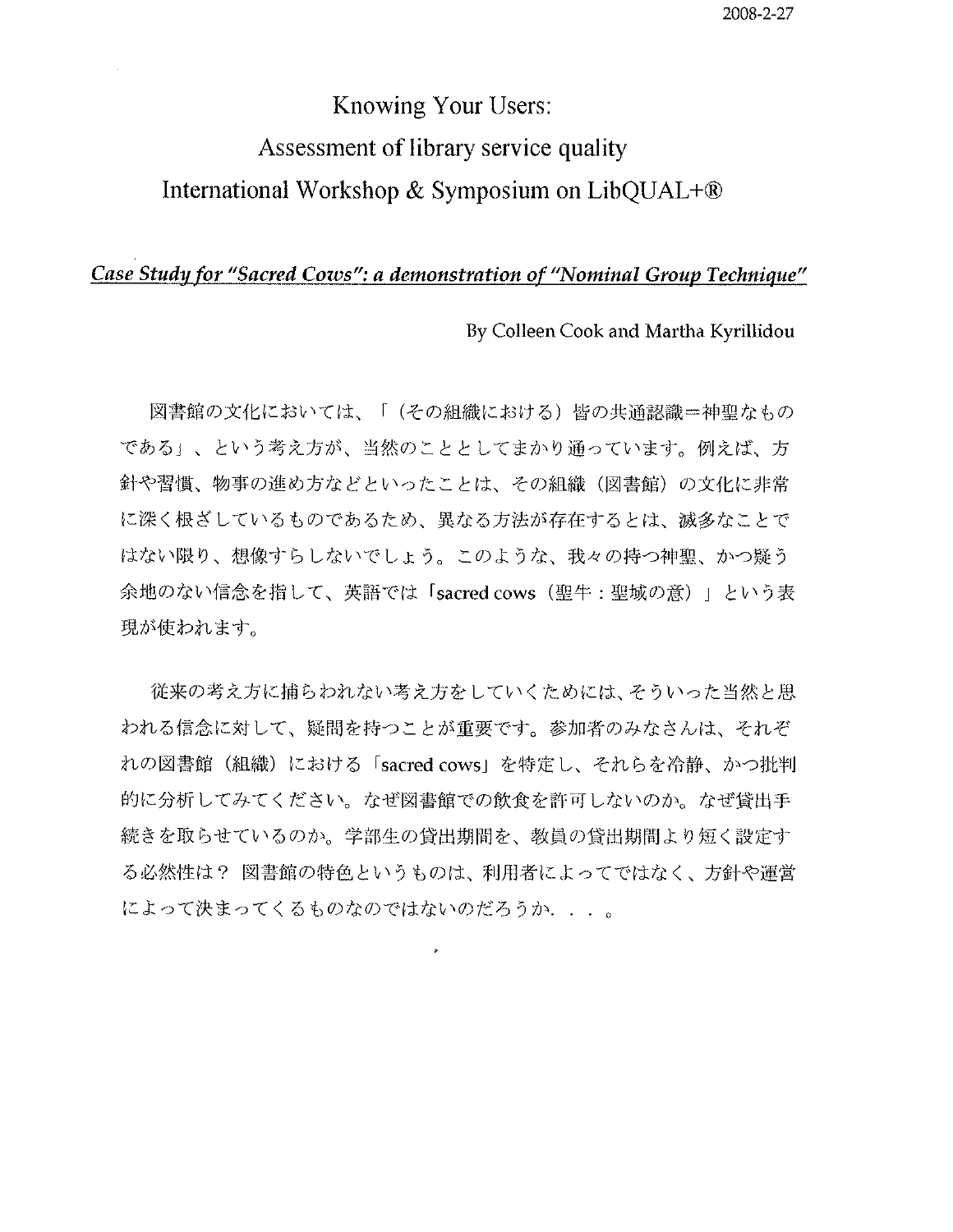Sacred Cows in Japan (2/27/2008)

1. Door doesn't work properly, but it must remain in place.

2. You must always be quiet in the library.

3. There are books that you cannot check out.

4. Amusement books (e.g., comics) have less priority in academic libraries.

5. We can't get rid of the duplicate books, but the stacks are full.

6. Books ordered by faculty must be purchased, unless too expensive.

7. We cannot get rid of the paper-based journals, even though we have them in electronic format.

8. There are limitations on materials checkout.

9. Students are not allowed to use the closed stacks.

10. We must put labels on the books.

11. Non-affiliated members need to follow a troublesome procedure in order to enter/use the library. (In academic libraries)

12. If there is anything that you don't know about the library, you have to ask the librarians about it.

13. The library is not open 24 hours a day.

14. You can't use the return posts if the library is open.

15. You must use those heavy notebook PCs that the company gives you.

16. Drinks are allowed, but food is not.

17. The student browsing seats are crowded during exam periods, but the faculty seats are empty.

18. Librarians have their own values.

19. No talking on cell-phones in the library

20. You have to remove the nice book covers when preparing the books to be shelved.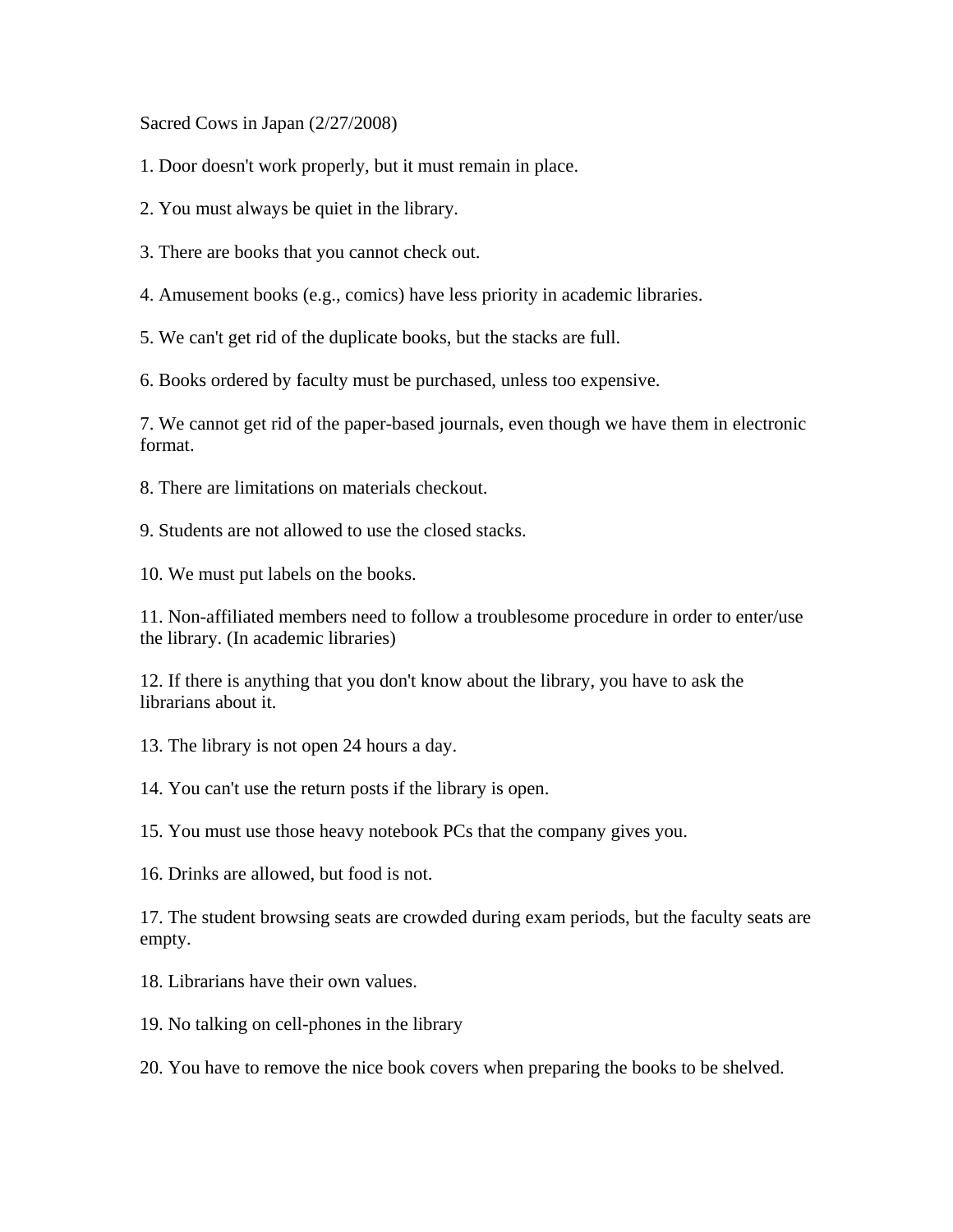21. Only those in high position can handle the valuable books.

22. Why don't we sell old and discarded books?

23. Renewal is only allowed once.

24. Those who have worked in the library for longer periods of time are more excusable when mistakes happen.

25. Copy machines in the library could be used only for copying library materials.

26. You are only allowed use the library if you are using library materials.

27. Web checkouts/renewals could not be put into practice. (Because a huge number of students come to the library everyday)

28. Some e-journals have limitations for the number of pages that you can print out.

- 29. Some of the library services are fee-based.
- 30. Meetings are held outside working hours.
- 31. Why do we have to arrange the books according to NDC?
- 32. We don't offer web references.
- 33. Photocopying in the library costs more than 10 yen (\*average cost for copying)
- 34. No eating allowed.
- 35. Children are not allowed entry in academic libraries.
- 36. Personal notebook PCs are prohibited.

37. Comics could not be purchased even if they might be educational.

38. We need to shelve the books from left to right.

39. Although it may be the ONLY book that exists in Japan, we don't allow the users to copy it because it may break. (We give priority to "preservation" rather than providing it for usage.)

- 40. You need a letter of introduction in order to use other academic libraries.
- 41. There are only specialized books on specific area.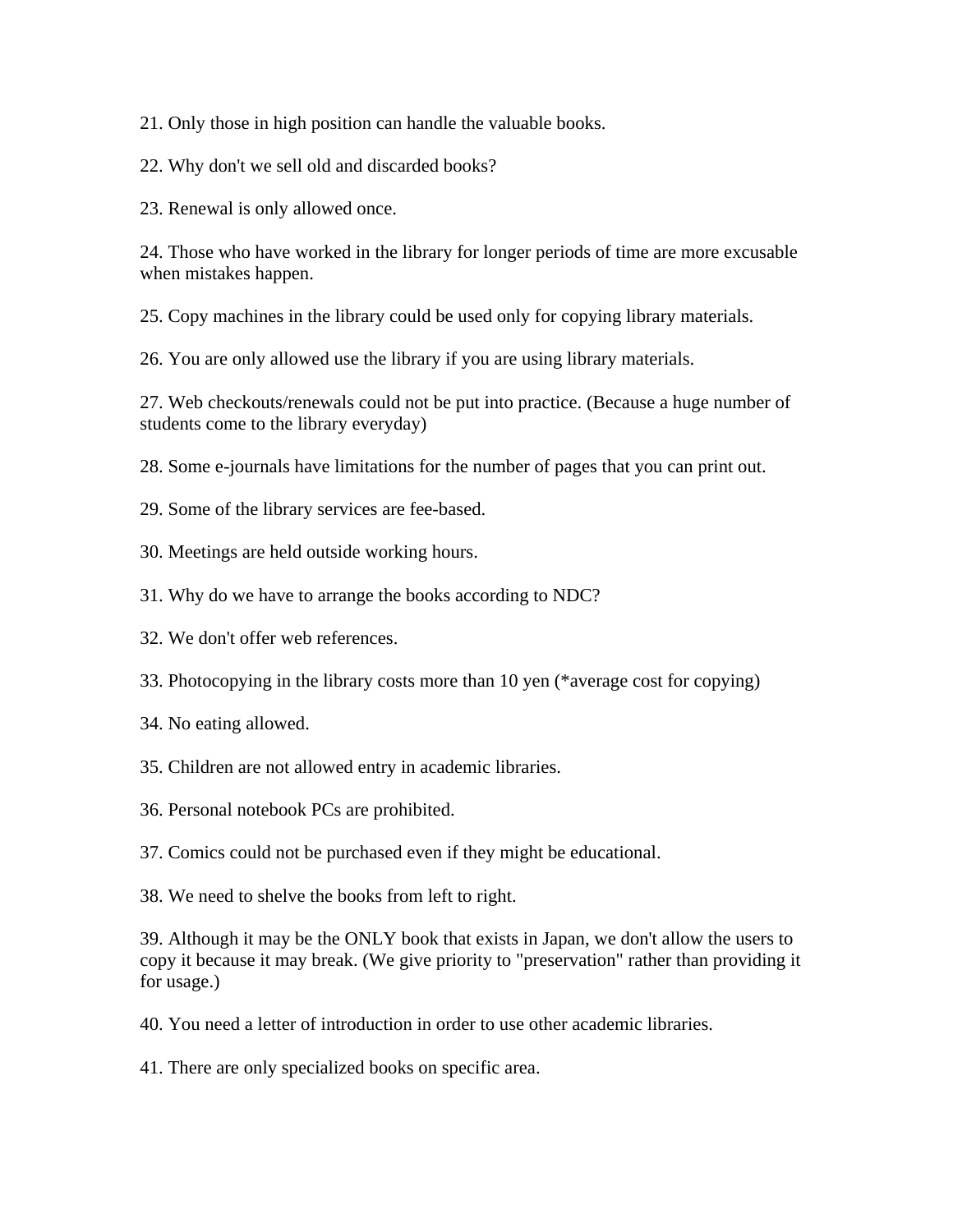42. Very few public libraries purchase e-journals.

43. Students cannot borrow back issues of journals. (Although faculty members can)

44. There is a perception that library regulations are perfect, and that can cause a reluctance to make any changes.

45. Loan period differs according to users' status.

46. Only academic faculty member can become dean of the library.

47. You need to pay overdue fines.

48. You need an ID card in order to get into your company building.

49. Almost all public libraries are closed on Mondays.

50. If any book is frequently checked out by students, shouldn't we buy another copy?

51. Users are not allowed to put the books back to the shelf themselves. (They should put them back on book trucks, so that library staffs will collect and put them back on shelves afterwards.)

52. Library websites don't allow ads.

53. We maintain stacks everyday. (Requires too much manpower)

54. There are things that only those who have worked at the library for a long time know about.

55. You can't use the internet freely on the PCs in the library.

56. There are different prepaid cards for copy machines and printing machines.

57. You are not allowed to write into the library books.

58. There are entrance gate systems in Japanese libraries.

59. Every university must have a library facility, and someone who has a professional education must work there.

60. I want to make a nice reading room in the library.

61. There are no sabbatical leaves for librarians.

62. We want a coffee shop in the library.